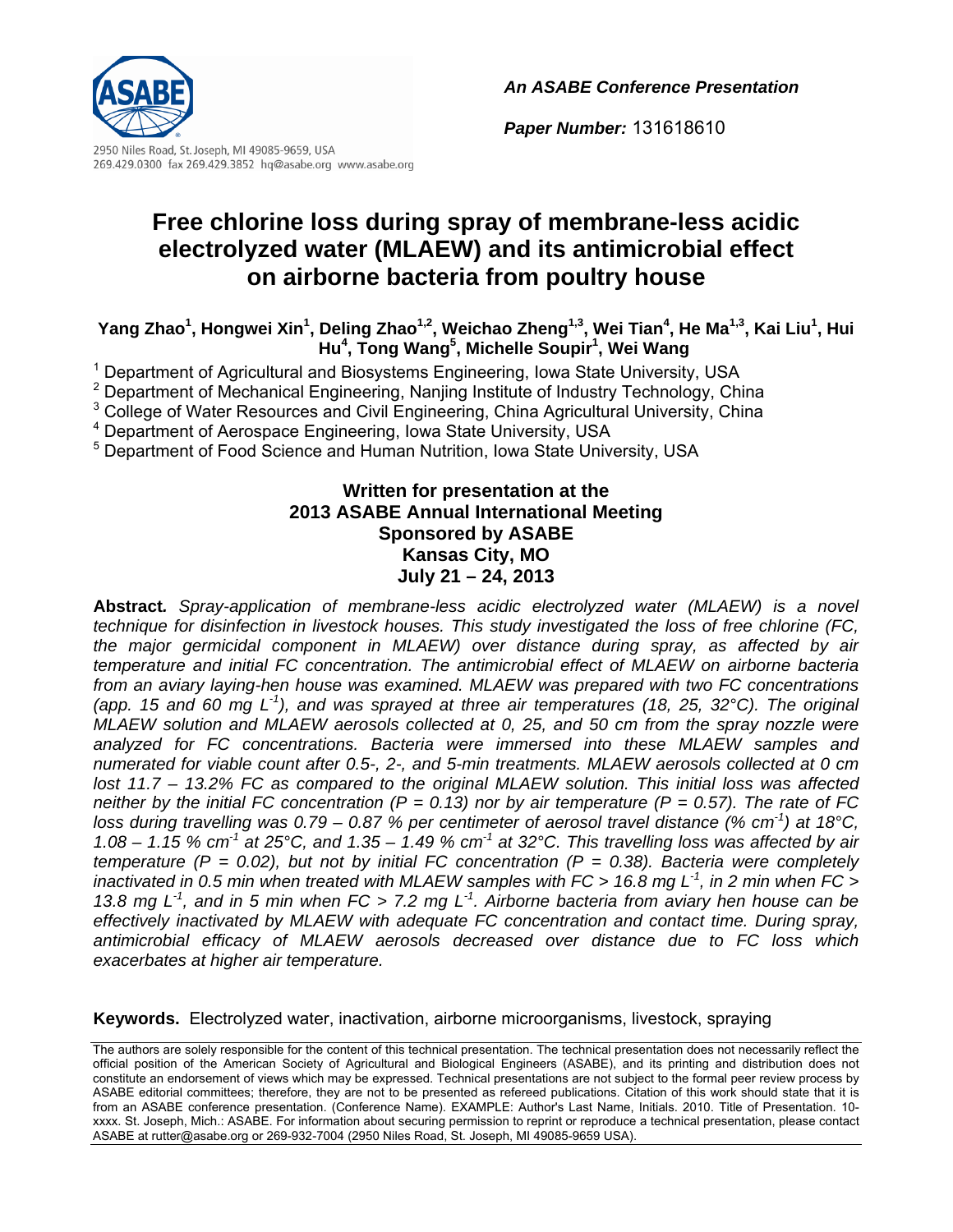# **Introduction**

Livestock and poultry production facilities are associated with much higher concentrations of airborne microorganisms compared to ambient environment (Miao et al., 2010; Nimmermark et al., 2009; Zhao et al., 2011a). The airborne microorganisms and their harmful components may not only jeopardize health status of animal and caretaker within barn (Kirychuk et al., 2006; Singh and Schwartz, 2005; Wilson, 2004; Zhao et al., 2011c), but also pose risk of spreading disease between barns if pathogenic species are emitted outside (Gloster and Alexandersen, 2004; Zhao et al., 2013). In response to or in anticipation of state or federal legislation on animal welfare, some egg producers are building or planning to build aviary cage-free hen-housing systems. While the aviary systems (featuring littered floor in addition to perches and nestboxes) well accommodate hen natural behaviors (e.g. dustbathing, foraging, perching etc.), they tend to have higher levels of airborne microorganisms than cage housing system (Groot Koerkamp et al., 1998). Consequently, practical means to improve the indoor air quality in such alternative housing systems are highly desirable.

Membrane-less acidic electrolyzed water (MLAEW) is an antimicrobial agent that is produced by electrolyzing a dilute solution of sodium chloride (NaCl) or hydrochloric acid (HCl), generating the major germicidal component – free chlorine (including CIO, HCIO and Cl<sub>2</sub>). Compared to the traditional membrane acidic electrolyzed water (pH < 3.0, oxidation reduction potential 'ORP' > 1000 mV), the MLAEW has similar antimicrobial ability, but is less corrosive and is easier and cheaper to produce due to its near neutral pH value  $(6 - 7)$  and lower ORP. In the past decade, MLAEW has been increasingly gaining interests as a disinfectant in agriculture, dentistry, medicine and food industry (Huang et al., 2008; Sakurai et al., 2003). Recently, MLAEW spray was applied in swine and poultry houses to inactivate airborne microorganisms. Chuang et al. (2011) reported that the level of total airborne bacteria was reduced by 70% by spraying MLAEW in a cage hen house. Wu et al. (2010) found a reduction of 98% in total bacteria and of 68% in fungi after spraying MLAEW in a swine house. In addition, our recent research revealed significant microbial inactivation from MLAEW application in a pilot-scale aviary hen environment.

Though the effectiveness of MLAEW spray on microbial inactivation in the livestock houses has been confirmed, some aspects of this novel technique are not well explored in details. Firstly, loss of free chlorine (FC) in the MLAEW aerosols during spray has not been well studied. Free chlorine in MLAEW aerosols may be lost due to  $Cl<sub>2</sub>$  volatilization, as a result, the germicidal effect of MLAEW aerosols is attenuated. The magnitude of FC loss is affected by factors such as air temperature and initial aerosol diameter and is exacerbated over distance from spray origin. Secondly, although much research has been dedicated to characterize the inactivation of food-associated microorganisms by MLAEW with different FC levels, the required FC concentration of MLAEW for inactivating airborne microorganisms in an aviary poultry house is unknown. In order to achieve precise management and optimize antimicrobial effect of MLAEW application in aviary house, the above mentioned aspects need to be addressed.

The objective of this study was to investigate the FC loss from the MLAEW aerosols over distances from spray origin at different air temperatures (18, 25, or 32°C) and the effect of FC concentration on such loss (15 vs. 60 mg  $L^{-1}$ ). The changes in pH and ORP of the aerosols were also examined. Airborne bacteria were sampled from a commercial aviary house and challenged with the MLAEW at different FC concentrations collected under above conditions.

# **Materials and Methods**

#### **MLAEW production**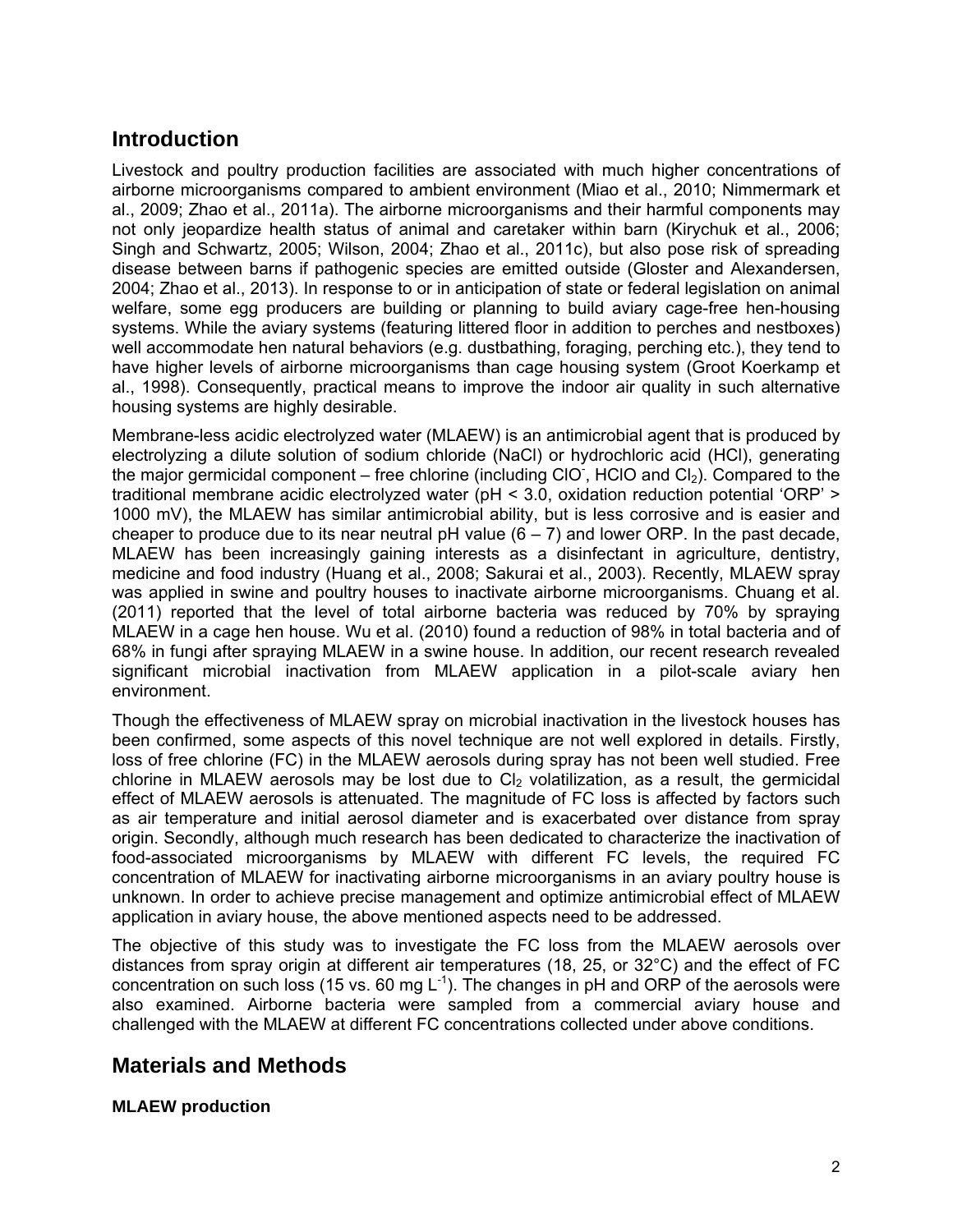A cylindrical plastic electrolyzing container (Height  $\times$  Diameter = 32  $\times$  19 cm) was used to produce MLAEW in this study (Figure 1). This container consisted of a water tank and a lid installed with one anode and two cathode metal plates (cast iron). The three electrode plates were identical in size (L  $\times$  W = 15  $\times$  12.5 cm) and were fixed in parallel with the anode plate in middle. The gap between two adjacent plates was 1 cm. A faucet was installed near the bottom of the container to obtain MLAEW without opening the lid.



**Figure 1. A Picture of the electrolyzing container and components.** 

The MLAEW was produced by electrolyzing 5-L 0.1% NaCl solution (5 g NaCl in 5 L tap water) at 8 VDC. Based on our previous experiments, the FC production rate was 4.9 mg  $L^{-1}$  min<sup>-1</sup> at this NaCl concentration and voltage. In this experiment, MLAEW with low (app. 15 mg  $L^{-1}$ ) and high (app. 60 mg  $L^{-1}$ ) FC concentrations was produced by electrolyzing the 0.1% NaCl solution for 3 and 12 min, respectively. Since spraying liquid with  $pH > 7$  may potentially increase ammonia (NH $_3$ , an alkaline gas) emissions in animal houses (Ogink et al., 2012), the pH of the MLAEW was adjusted to  $6 - 7$  by adding HCI after electrolyzing.

### **MLAEW spray and collection**

MLAEW was sprayed using a spray gun (PILOT Mini, 0.5 mm nozzle, Walther Pilot NA, Chesterfield, MI) connected to an air compressor (Model # 204100, Campbell Hausfeld, Harrison, OH) at 1.4 bar. The initial aerosol size distribution was delineated using Particle Image Velocimetry (PIV) technology. The PIV system takes two images at a  $5 \times 10^{-7}$  s interval using a high resolution CCD camera (PCO 1600, PCO-TECH Inc., Romulus, MI). Knowing the size of one pixel represents, the PIV technology determines the size of each aerosol by counting the number of pixels an aerosol covers in the image. The size distribution profile (volumetric frequency of aerosols at different sizes) was developed by combining the size information of all aerosols in a small area (1×1 cm) near the nozzle. The velocity of each aerosol can be also determined by dividing its relative locomotion in the two consecutive images by the imaging interval.

MLAEW with either low or high FC concentration was sprayed at 18, 25 and 32°C air temperature in a climate-controlled room. The sprayed MLAEW aerosols were collected using glass petri-dishes at three distances, i.e. 0, 25, and 50 cm, from the nozzle of the spray gun. Characteristics of MLAEW at farther distances were of less interest because in practice MLAEW would be sprayed to the source (litter) of airborne microorganisms from a short distance to minimize the FC loss, thus achieve the optimal antimicrobial effect. The four MLAEW samples (one original and three collected at different distances) were transferred to individual dark tubes before further analysis.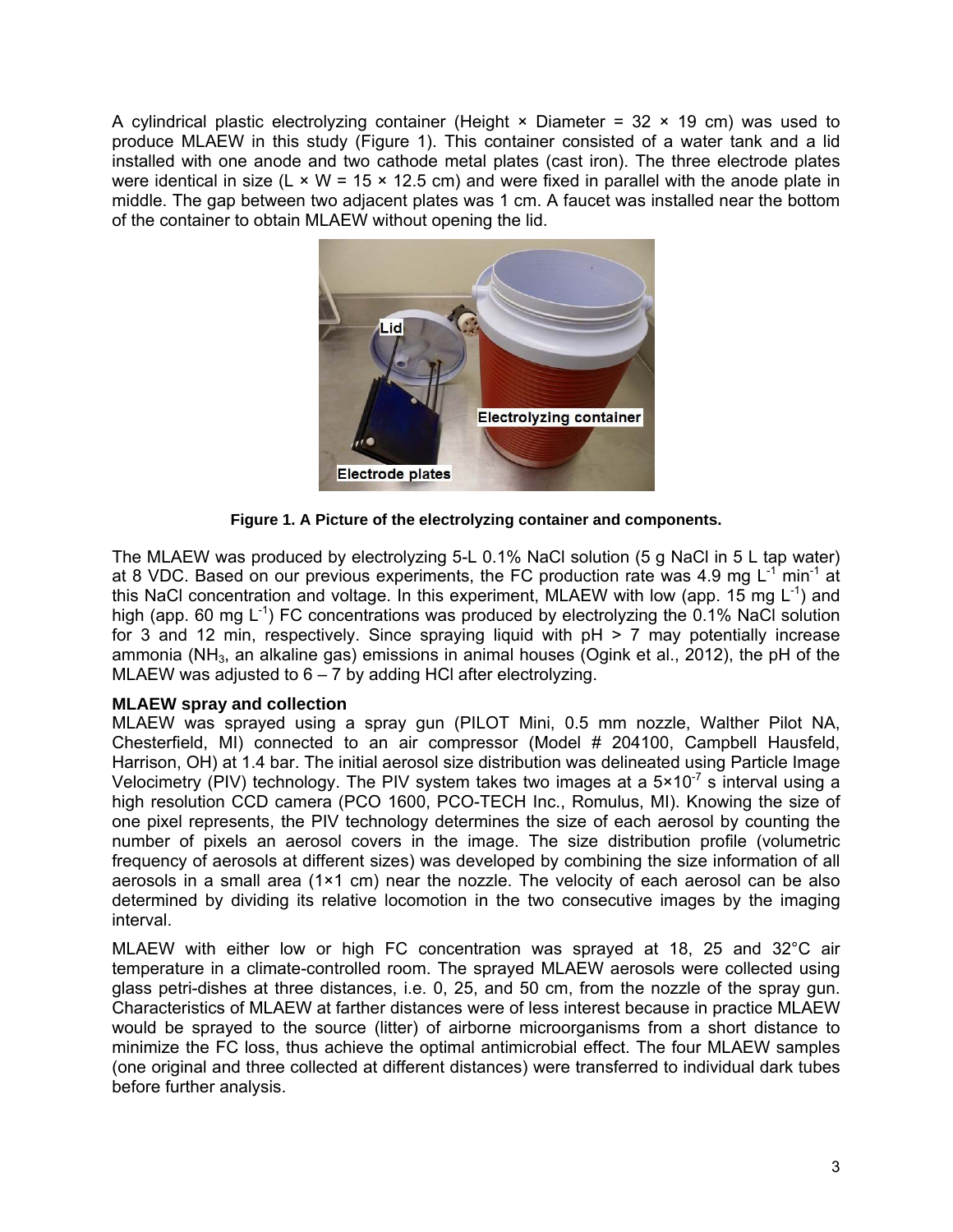#### **Analysis of MLAEW**

Immediately after MLAEW samples were obtained, FC, pH, and ORP of the samples were analyzed. Free chlorine was quantified using a colorimeter (Martini MI-413 Free & Total Chlorine, Milwaukee Instruments, Rocky Mount, NC, USA). This colorimeter can measure (N,Ndiethyl-p-phenylenediamine, or 'DPD' method) free or total chlorine up to 10 mg  $L^{-1}$ . Whenever the FC concentration in an MLAEW sample exceeded this limit, its diluted sample (using deionized water) was analyzed and the FC concentration in the original sample was calculated using the dilution factor. Values of pH and ORP were measured using respective meters (pH 3300i, WTW, Weilheim, Germany).

#### **Collection of airborne bacteria**

On the same day of MLAEW spray application, airborne bacteria were collected from a commercial aviary house in central lowa. The aviary house measured  $150.8 \times 21.4$  m and had a capacity of 50,000 laying hens. The hens were introduced to this house at 16 weeks of age. They were kept in the aviary colonies until 22 week old when they were given litter floor access for dustbathing and foraging about 8 – 10 h per day. In total, eight times of air samplings (on eight different days) were conducted in December 2012 when hens were at 33 – 36 weeks of age.

The airborne bacteria were collected at 30 cm above litter floor for 25 min using an all glass impinger (AGI-30, Ace Glass Incorporated, Vineland, NJ) with 20 mL of physiological saline. Twenty milliliter of physiological saline was used as collection medium. The AGI-30 was designed for collecting total airborne microorganisms without distinguishing their size at a nominal air flow rate of 12.5 L min<sup>-1</sup>. After sampling, the liquid microbial sample was transferred to a 50 mL vortex tube and kept at 4°C before further use. The thermal environment in the aviary house was monitored using a temperature and relative humidity (RH) sensor (HOBO<sup>®</sup> Pro Series, ONSET, Bourne, MA) on the sampling days, and the average temperature and RH were 23.1  $\pm$  1.2°C and 68  $\pm$  7%, respectively, during air sampling. The ventilation was at minimal level, app.  $0.7 \text{ m}^3 \text{ h}^{-1}$  hen<sup>-1</sup>, during air sampling.

#### **Inactivation of airborne bacteria by MLAEW**

To investigate the antimicrobial effect of MLAEW, MLAEW samples (original and those collected at different distances) of three spray events were used to treat the bacteria collected from the aviary hen house. A volume of 1.8 mL of MLAEW sample (treatment) and sterile deionized water (control) was separately prepared in sterilized tubes at room temperature. An aliquot (0.2 mL) of the liquid bacterial sample was individually added to the prepared tubes and mixed by vortexing for 5 s. After 0.5, 2 and 5 min, 0.2 mL of each treated sample was transferred to a sterile tube containing 1.8 mL of neutralizing buffer solution (0.5 sodium thiosulphate + 0.03 M phosphate buffer solution,  $pH = 7.1$ ) and mixed by vortexing. The samples were neutralized for 5 min, then viable count of total bacteria and Gram-negative bacteria in each sample were determined by plating 0.2 mL portions directly or after serially diluted (1:10) in physiological saline on trypticase soy agar (TSA, for total bacteria, Catalog No. R455002, Fisher Scientific, Hanover Park, IL) and Macconkey No. 3 (for Gram-negative bacteria, Catalog No. OXCM0115B, Fisher Scientific, Hanover Park, IL) plates. The plates were aerobically incubated at 37°C for 24 h (total bacteria) or 48 h (Gram-negative bacteria).

An enrichment experiment was further conducted to determine the presence of low survivals that might not be detected using direct plating. For total bacteria, 0.5 mL of the suspension was transferred to a sterile tube containing 50 mL of trypticase soy broth (TSB, Catalog No. R455052, Fisher Scientific, Hanover Park, IL), and incubated at 37°C for 48 h. Following enrichment, 0.5 mL culture suspension was spread on TSA plate, and the plate was incubated at 37°C for 48 h before counting. The same procedure was applied to Gram-negative bacteria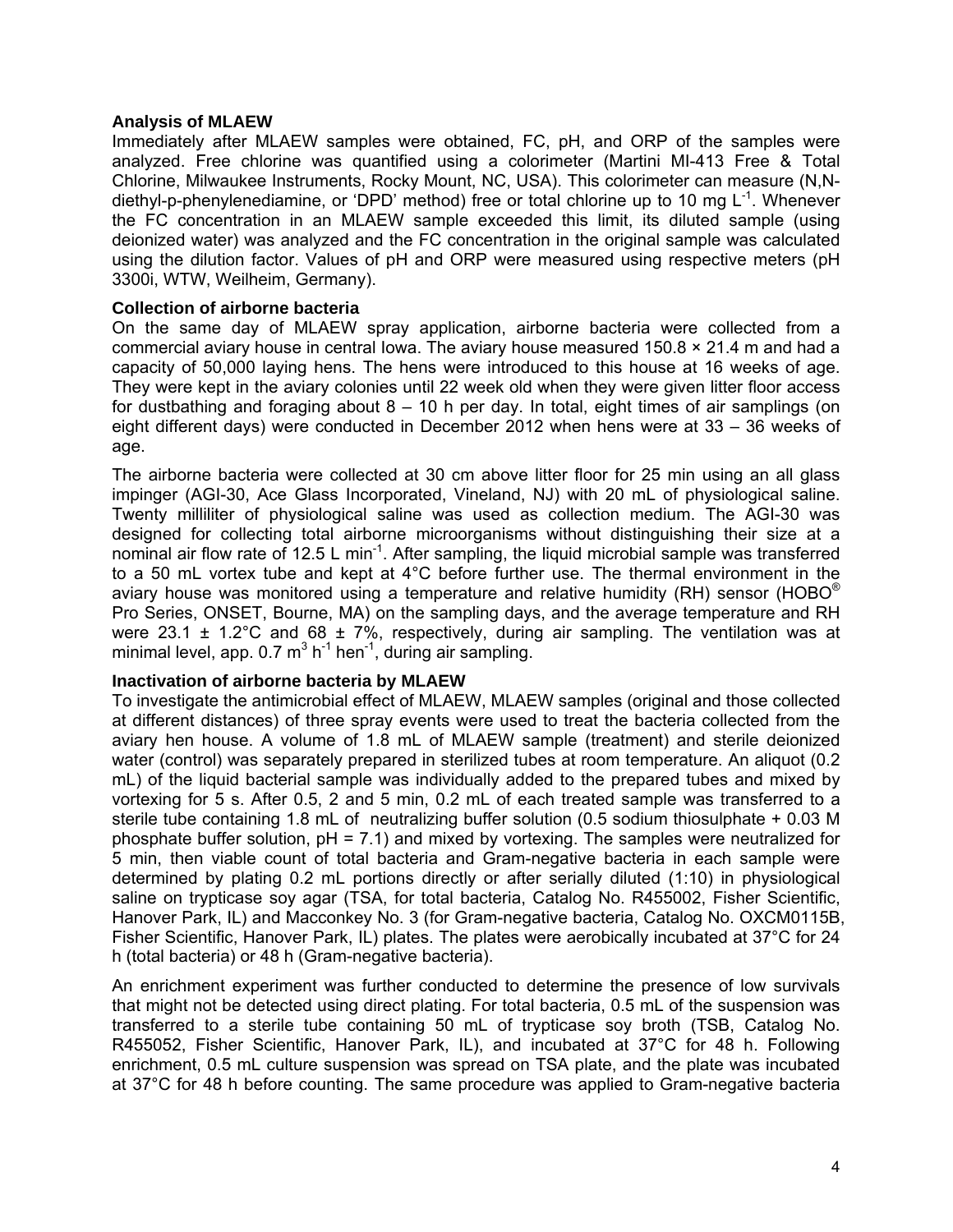enrichment and culturing, except Macconkey broth (7185, Neogen Corp., Lansing, MI) and Macconkey No. 3 agar were used.

#### **Statistical analysis**

Each treatment (air temperature × FC concentration) was repeated six times. The FC loss in MLAEW aerosols was categorized into initial loss and travelling loss rate. The initial loss was calculated using Eq. 1; while the travelling loss rate (% per cm of aerosol travel distance, or %  $cm<sup>-1</sup>$ ) was the slope in the linear regression of FC concentrations in MLAEW aerosols vs. the correspondent distance (0, 25, or 50 cm from the nozzle) where the aerosols were collected. Differences in FC concentration and antimicrobial effect among treatments were compared using General Linear Model (GLM) of Statistical Analysis System (SAS 9.2, SAS Institute Inc., Cary, NC) at the significance level of 0.05. Bonferroni procedure was used to adjust multiple comparisons. Minimum FC concentration required for complete bacterial inactivation was expressed as a function of air temperature, distance between nozzle and target, and MLAEWbacteria contact time.

$$
L_i = C_i / C_0 \tag{1}
$$

*Li*: initial loss, %

 $C_i$ : free chlorine concentration in original MLAEW solution for spray, mg  $L^{-1}$ 

 $C<sub>0</sub>$ : free chlorine concentration in MLAEW aerosols collected at 0 cm from nozzle, mg L<sup>-1</sup>

### **Results**

Figure 2 shows the size distribution of the aerosols in a  $1 \times 1$  cm area near the spray gun with 1.4 bar compressed air. The frequency curve peaked at 34 µm, indicating the most aerosols produced were at this size. The cutoff diameter by volume  $(D<sub>v50</sub>)$ , aerosol diameter corresponding to 50% cumulative volumetric frequency) was 80 µm. The average velocity of the aerosols was 60.5 m  $s^{-1}$ .



**Figure 2. Aerosol size distribution (nebulized using spray gun with 0.5 mm nozzle at 1.4 bar)**

The FC concentration was 15.0 – 16.2 mg  $L^{-1}$  in the original MLAEW electrolyzed for 3 min, and  $56.0 - 59.3$  mg L<sup>-1</sup> when electrolyzed for 12 min (Table 1). The FC concentration in the MLAEW aerosols collected at 0 cm from the nozzle was slightly lower than the original MLAEW solution, reflecting an 11.7 – 13.2% initial loss. There was no difference in initial loss between low and high concentration groups (P = 0.13) or among the three air temperatures (P = 0.57). The FC concentrations of MLAEW aerosols decreased significantly over distance ( $P = 0.01$ ), with a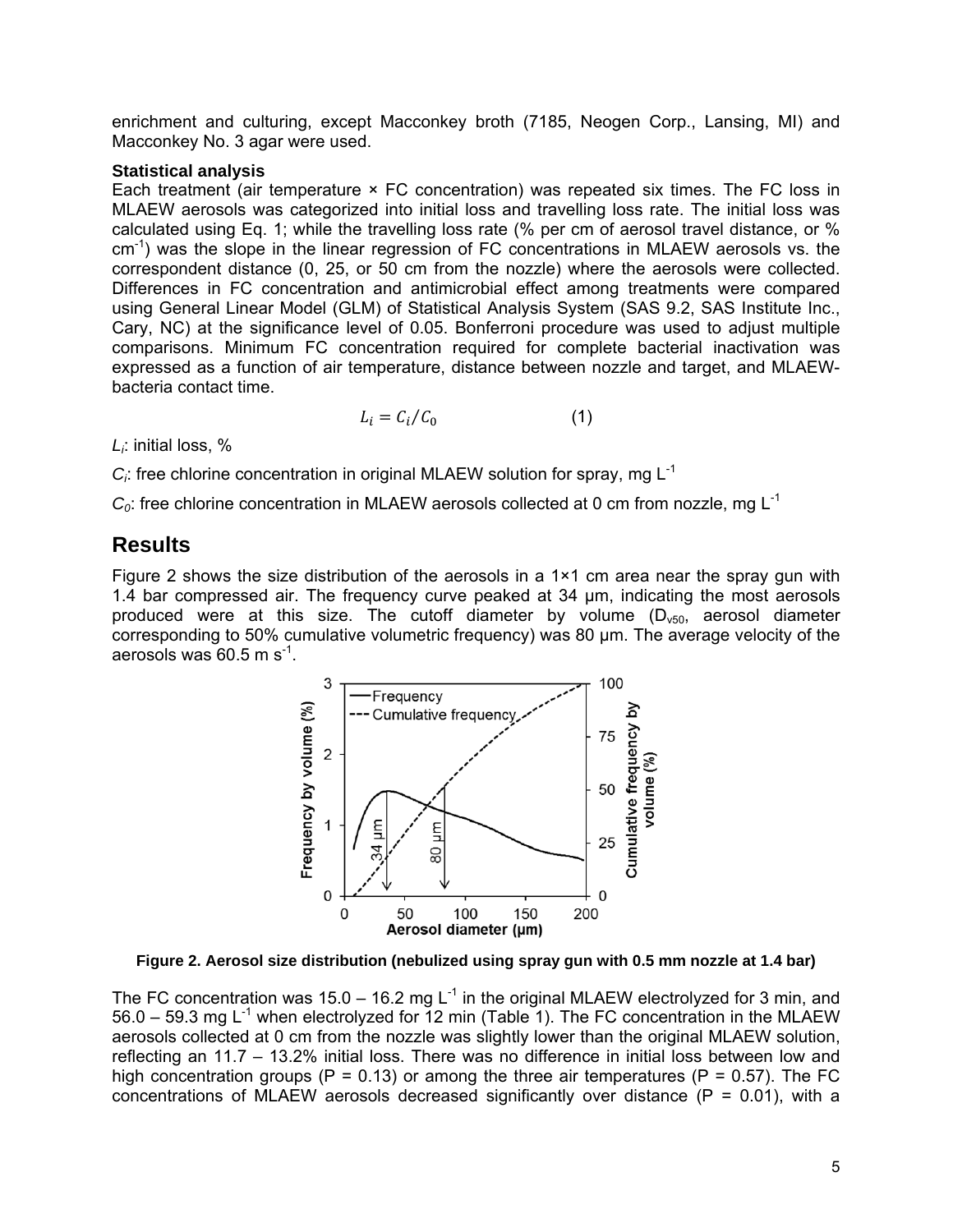traveling loss rate of 0.79 – 1.49%  $cm^{-1}$ . Statistical analysis showed that travelling loss exacerbated as air temperature increased  $(P = 0.02)$ . However, no effect of initial FC concentration on traveling loss was found  $(P = 0.38)$ .

**Table 1. Free chlorine (FC) in original MLAEW solution and in MLAEW aerosols nebulized at two initial concentrations (low: 15.0 – 16.2 mg L-1, high: 56.0 – 59.3 mg L-1) and three air temperatures (18, 25, and 32 C), and initial and travelling FC losses. MLAEW aerosols were collected at three distances (0, 25 and 50 cm) from the spray nozzle. (n = 6)** 

| <b>Initial FC</b><br>Conc. | Air<br>Temp.   | FC conc. $(\pm SD, mg L^{-1})$ |                              |                             |                              |                                           | <b>Traveling</b>        |
|----------------------------|----------------|--------------------------------|------------------------------|-----------------------------|------------------------------|-------------------------------------------|-------------------------|
|                            |                | Original                       | Aerosol Travel Distance (cm) |                             |                              | Initial loss <sup>1</sup><br>$(\pm SD, %$ | loss rate <sup>2</sup>  |
|                            |                |                                | $\Omega$                     | 25                          | 50                           |                                           | $(\pm SD, \% cm^{-1})$  |
| Low                        | $18^{\circ}$ C | $15.0^{a,A}$ ± 1.2             | $13.2^{a,B} \pm 0.7$         | $10.3^{a,C}$ ± 1.0          | $7.5^{a,D}$ ± 1.7            | $11.8^a + 1.0$                            | $0.87^a \pm 0.12$       |
|                            | $25^{\circ}$ C | $16.2^{a,A}$ ± 1.0             | $14.3^{a,B} \pm 1.0$         | $9.0^{a,C}$ ± 1.2           | $6.1^{ab,D} \pm 2.0$         | $11.7^a \pm 0.8$                          | $1.15^b \pm 0.10$       |
|                            | $32^{\circ}$ C | $15.5^{a,A}$ ± 1.2             | $13.5^{a,B} \pm 0.5$         | $7.4^{b,C}$ ± 0.5           | $3.0^{b,D} \pm 2.4$          | $12.4^a \pm 1.5$                          | $1.49^{\circ} \pm 0.14$ |
| High                       | $18^{\circ}$ C | $56.0^{b,A} \pm 3.4$           | $48.6^{b,B} \pm 2.7$         | $37.6^{\text{c,C}} \pm 2.9$ | $29.5^{c,D} \pm 6.4$         | $13.2^{a}$ ± 2.2                          | $0.79^a \pm 0.12$       |
|                            | $25^{\circ}$ C | $57.2^{b,A}$ ± 4.6             | $50.1^{b,A}$ ± 4.7           | $34.5^{\text{c,B}} \pm 4.9$ | $23.0^{\text{cd,C}} \pm 6.4$ | $12.4^{a}$ ± 0.9                          | $1.08^b \pm 0.10$       |
|                            | $32^{\circ}$ C | $59.3^{b,A}$ ± 6.9             | $51.8^{b,A}$ ± 7.6           | $32.7^{c,B} \pm 5.6$        | $17.8^{d,C}$ ± 5.9           | $12.8^a \pm 1.6$                          | $1.35^{\circ} \pm 0.09$ |

 $\frac{1}{1}$  FC loss in MLAEW aerosols collected at 0 cm as compared to original MLAEW solution  $\frac{2}{1}$  FC loss rate during MLAFW sorrespolic traveling, expressed as  $\frac{0}{1}$  less of the FC senset

 $2$  FC loss rate during MLAEW aerosols' traveling, expressed as  $\%$  loss of the FC concentration at 0 cm per cm of distance traveled.<br>a,b,c,d Means in the column with different superscript letters are significantly different (P < 0.05).

A,B,C,D Means in the row (under "FC concentration" category) with different superscript letters are significantly different ( $P < 0.05$ ).

Table 2 shows the pH and ORP of the MLAEW solutions and aerosols. Since the initial FC concentration did not affect either  $pH$  (P = 0.44) or ORP (P = 0.67), their values were pooled. The pH and ORP slightly increased after spraying. GLM analysis showed that travel distance (but not air temperature) has significant impact on  $pH$  (P = 0.03) and ORP (P = 0.04) of MLAEW.

| Table 2. Oxidizing reduction potential (ORP) and pH value of original MLAEW solution and of |
|---------------------------------------------------------------------------------------------|
| MLAEW aerosols nebulized at three air temperatures. MLAEW aerosols were collected at three  |
| distances from nozzle. $(\pm SD, n = 12)$                                                   |

|               |                |                          | Aerosol Travel Distance (cm) |                   |                     |  |
|---------------|----------------|--------------------------|------------------------------|-------------------|---------------------|--|
|               | Air Temp.      | <b>Original Solution</b> | $\Omega$                     | 25                | 50                  |  |
|               | $18^{\circ}$ C | $6.7^A \pm 0.2$          | $7.0^{\rm B} \pm 0.1$        | $7.1^B \pm 0.1$   | $7.2^{\circ}$ ± 0.1 |  |
| $pH (\pm SD)$ | $25^{\circ}$ C | $6.9^{A} \pm 0.2$        | $7.1^B \pm 0.1$              | $7.2^B \pm 0.1$   | $7.2^B \pm 0.2$     |  |
|               | $32^{\circ}$ C | $6.7^A \pm 0.1$          | $7.0^B \pm 0.1$              | $7.2^B \pm 0.1$   | $7.2^B \pm 0.2$     |  |
|               | $18^{\circ}$ C | $803^{A}$ ± 22           | $851^B \pm 28$               | $847^B \pm 27$    | $836^{AB} \pm 26$   |  |
| ORP (±SD, mV) | $25^{\circ}$ C | $784^{A}$ ± 53           | $813^{A}$ ± 48               | $799^{A}$ ± 58    | $787^A \pm 57$      |  |
|               | $32^{\circ}$ C | $812^{A}$ ± 18           | $845^{\rm B} \pm 35$         | $831^{AB} \pm 39$ | $815^{AB} + 38$     |  |

A,B,C,D Means in the row with different superscript letters are significantly different ( $P < 0.05$ ).

Table 3 lists the survival of total bacteria treated with deionized water (control), original MLAEW solution (with low initial FC concentration) and its aerosols that were nebulized at 18, 25 and 32°C and were collected at 0, 25 and 50 cm from the nozzle. Total bacteria count remained similar before and during the 5-min treatment with deionized water (average FC concentration = 0.3 mg  $L^{-1}$ ). All original MLAEW solutions (average FC concentration = 15.4 mg  $L^{-1}$ ) reduced the total bacteria count below the detection limit (2.7 log CFU mL $^{-1}$ ) of direct plating culture in 0.5-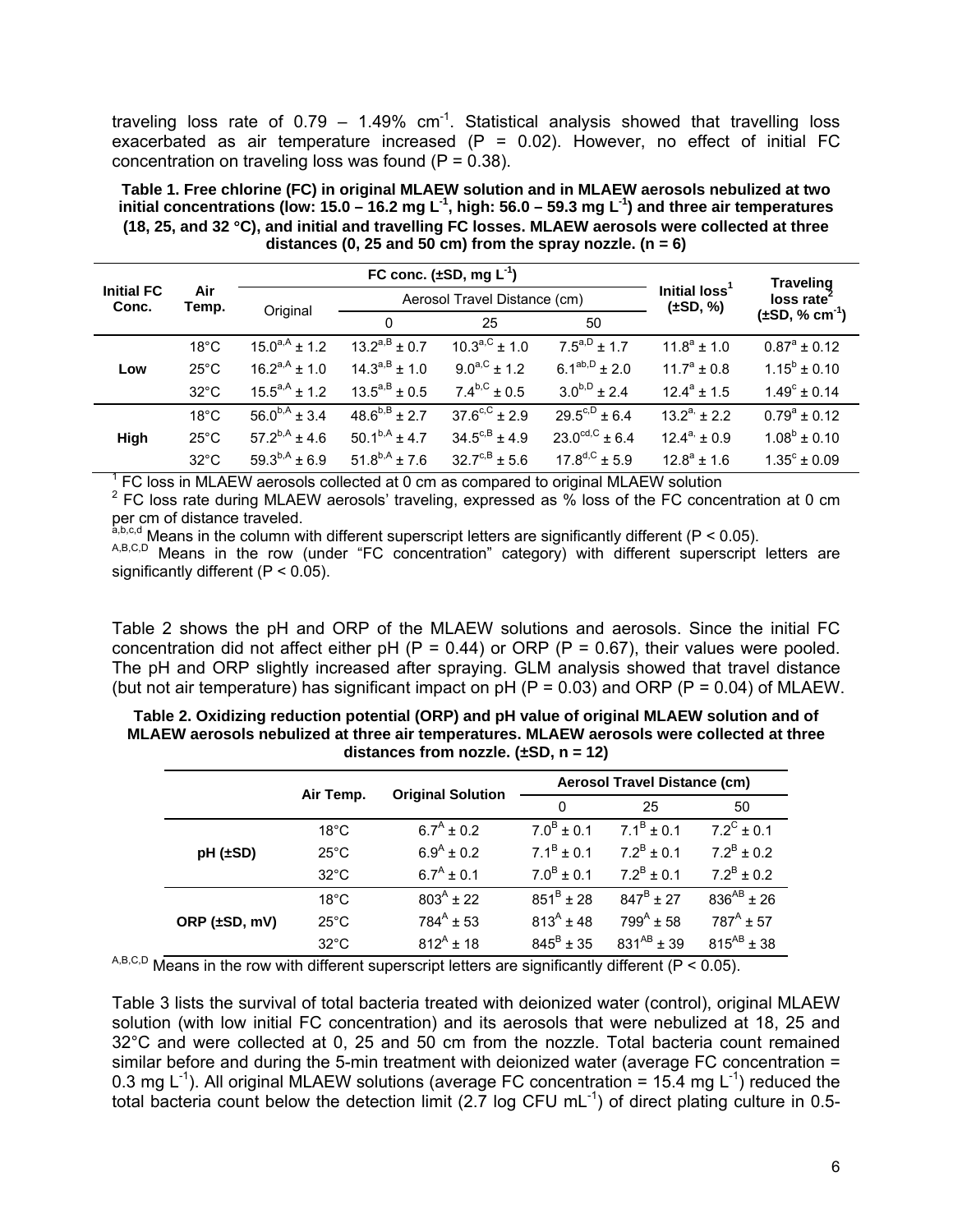min treatment, and completely inactivated the bacteria after 2-min treatment. The MLAEW aerosols collected at 0 cm from the nozzle (average FC concentration = 13.6 mg  $L^{-1}$ ) completely inactivated the bacteria in 5-min treatment. The MLAEW aerosols collected at 25 cm from the nozzle reduced bacteria count by  $0.6 - 1.9$  log CFU mL<sup>-1</sup> in 0.5-min treatment, by > 1.7 log CFU  $mL^{-1}$  in 2-min treatment, and by > 2.5 log CFU mL<sup>-1</sup> in 5-min treatment, respectively. The MLAEW aerosols collected at 50 cm from the nozzle reduced bacteria count by 0.3 – 1.2 log CFU mL<sup>-1</sup> in 0.5-min treatment, by 1.3 – 1.9 log CFU mL<sup>-1</sup> in 2-min treatment, and by > 2.0 log CFU  $mL^{-1}$  in 5-min treatment.

**Table 3. Inactivation of airborne total bacteria from aviary hen house by deionized water (control), original MLAEW solution (low free chlorine 'FC' concentration) and its aerosols nebulized at three air temperatures and collected at three distances from nozzle. (n=3)** 

|                        | Air<br>Temp.   | <b>Agent FC Conc.</b><br>$(\pm SD, mg L^{-1})$ | Bacteria concentration ( $\pm$ SD, log CFU mL <sup>-1</sup> ) |                          |                 |               |
|------------------------|----------------|------------------------------------------------|---------------------------------------------------------------|--------------------------|-----------------|---------------|
| <b>Treatment agent</b> |                |                                                |                                                               | Treatment duration (min) |                 |               |
|                        |                |                                                | <b>Before</b><br>treatment                                    | 0.5                      | 2               | 5             |
| <b>Deionized water</b> |                | $0.3 \pm 0.0$                                  | $5.3 \pm 0.1$                                                 | $5.2 \pm 0.2$            | $5.3 \pm 0.1$   | $5.3 \pm 0.2$ |
| <b>Original MLAEW</b>  |                | $15.2 \pm 1.0$                                 | $5.3 \pm 0.1$                                                 | < 2.7 <sup>1</sup>       | ND <sup>2</sup> | <b>ND</b>     |
| MLAEW aerosol (0 cm)   | $18^{\circ}$ C | $13.1 \pm 0.7$                                 |                                                               | < 2.7                    | < 2.7           | ND.           |
| MLAEW aerosol (25 cm)  |                | $10.2 \pm 1.0$                                 |                                                               | $3.4 \pm 0.1$            | < 2.7           | ND.           |
| MLAEW aerosol (50 cm)  |                | $7.3 \pm 0.7$                                  |                                                               | $4.1 \pm 0.3$            | $3.4 \pm 0.1$   | < 2.7         |
| <b>Original MLAEW</b>  |                | $15.9 \pm 0.9$                                 | $5.2 \pm 0.2$                                                 | < 2.7                    | ND.             | ND.           |
| MLAEW aerosol (0 cm)   | $25^{\circ}$ C | $14.0 \pm 0.5$                                 |                                                               | < 2.7                    | < 2.7           | <b>ND</b>     |
| MLAEW aerosol (25 cm)  |                | $8.7 \pm 1.2$                                  |                                                               | $4.6 \pm 0.1$            | $3.5 \pm 0.0$   | $2.7^{3}$     |
| MLAEW aerosol (50 cm)  |                | $5.8 \pm 1.0$                                  |                                                               | $4.4 \pm 0.3$            | $3.8 \pm 0.4$   | $3.2 \pm 0.1$ |
| <b>Original MLAEW</b>  |                | $15.0 \pm 0.9$                                 | $5.4 \pm 0.1$                                                 | < 2.7                    | ND.             | ND.           |
| MLAEW aerosol (0 cm)   | $32^{\circ}$ C | $13.8 \pm 0.7$                                 |                                                               | < 2.7                    | < 2.7           | ND.           |
| MLAEW aerosol (25 cm)  |                | $7.4 \pm 0.7$                                  |                                                               | $4.8 \pm 0.2$            | $3.3 \pm 0.2$   | 2.7           |
| MLAEW aerosol (50 cm)  |                | $3.0 \pm 1.6$                                  |                                                               | $5.1 \pm 0.3$            | $4.1 \pm 0.1$   | $3.1 \pm 0.3$ |

1 All three samples was negative by direct plating culture, but at least one of the samples was positive by enrichment.

<sup>2</sup> All three samples was negative by both enrichment and direct plating culture.<br><sup>3</sup> Only and sample of the three samples was positive by direct plating sulture.

<sup>3</sup> Only one sample of the three samples was positive by direct plating culture.

The original MLAEW solutions with high FC concentrations and their aerosol samples killed all bacteria in 0.5-min treatment, except for the aerosol samples collected at 50 cm and 32°C air temperature which required 2-min treatment for complete inactivation (data not tabulated). No Gram-negative bacteria were detected in the air samples from the aviary house either by direct plating culture or by enrichment; therefore its inactivation using MLAEW was not examined.

Figure 3 shows the bacterial inactivation using MLAEW at different FC concentrations. It can be seen that MLAEW with lower FC concentrations required more contact time to increase inactivate of bacteria. Specifically, the MLAEW with FC  $\leq$  10 mg L<sup>-1</sup> inactivated bacteria by 62.9% (14.9 – 99.6%) in 0.5-min treatment, by 96.4% (90.7 – 99.6%) in 2-min treatment, and by 99.6% (98.3 – 100%) in 5-min treatment. More than 99% of bacteria were killed when treated by MLAEW with FC  $> 10$  mg L<sup>-1</sup> within 0.5 min. The complete bacteria inactivation (negative by enrichment) required FC concentration > 16.8 mg L<sup>-1</sup> in 0.5-min treatment, > 13.9 mg L<sup>-1</sup> in 2min treatment and  $> 7.2$  mg L<sup>-1</sup> in 5-min treatment. Combining the FC loss during spraying over distance (Table 1), the following model (Eq. 2) was developed to estimate the minimum FC level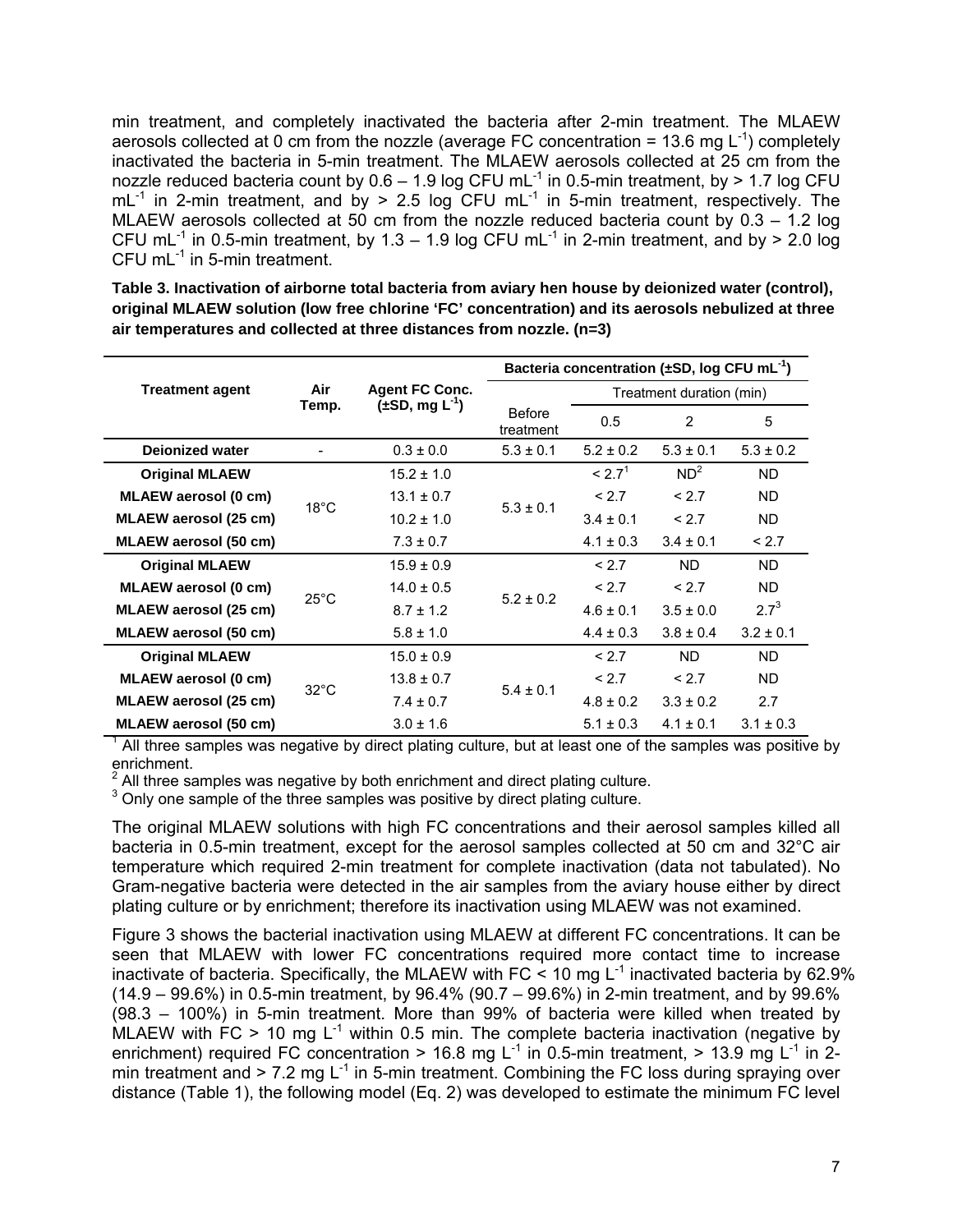in the MLAEW for complete bacterial inactivation in aviary houses using air spray technique (aerosol cutoff diameter = 80 µm). Values in the brackets are the standard errors of coefficients.



#### **Figure 3. Inactivation of bacteria collected from an aviary hen house treated with MLAEW at different free chlorine concentrations and treatment time of 0.5, 2 or 5 min.**

 $FC_{min} = 6.88(\pm 1.14)e^{0.026(\pm 0.002)D + 0.033(\pm 0.004)Temp - 0.193(\pm 0.014)Time}$  (Adjusted R<sup>2</sup> (Adjusted R<sup>2</sup> = 0.89) (2)

*FC<sub>min</sub>*: minimum FC concentration for complete bacterial inactivation, mg L<sup>-1</sup>

*D*: distance between spray nozzle and target, cm

*Temp*: air temperature at which MLAEW is sprayed, °C

*Time*: contact time that is needed for complete bacterial inactivation, min

### **Discussion**

Spray of MLAEW is increasingly used to inactivate the airborne microorganisms in animal and other agricultural/food production situations (Kim et al., 2005; Northcutt et al., 2007). However, loss of the antimicrobial components during spray and their influencing factors has not been well understood; as a result, precise management of MLAEW application is compromised. The current study investigated changes in MLAEW characteristics over spray distance under different air temperatures and initial FC concentrations, and inactivation of airborne bacteria from a commercial aviary hen house using the MLAEW. Our results show significant FC loss during the air spray. This loss must be considered in practical application since it is the sprayed aerosols, but not the original MLAEW solution, that eventually contact with microorganisms and play the antimicrobial role. Similar to the finding in the current study, Wu (2010) reported a 39.2  $-59.3\%$  FC loss in MLAEW aerosols (diameter =  $5 - 8 \mu m$ ) collected at 1 m distance from the nozzle. However, direct comparison of FC loss from this current study and from Wu's study is difficult because of the different spray techniques (hydraulic vs. air) and parameters (e.g. initial aerosol size and air temperature, etc.) used in the two studies.

The FC loss during spray was further categorized into initial and traveling losses. It was found that initial losses were similar  $(11.7 - 13.2\%)$  regardless of air temperature at which spray was done. This was within expectation because the initial loss is a result of sudden aerosolization near the nozzle in a short period, thus is mainly determined by spray technique and initial aerosol diameter and original, but not air temperature. In contrast, the traveling loss rate was positively related to the air temperature  $(P < 0.05)$ , presumably because the aerosols evaporated faster at higher temperatures, which in turn increased the relative exposure surfaces of aerosols and release and decomposition of the germicidal components (Koide et al., 2009).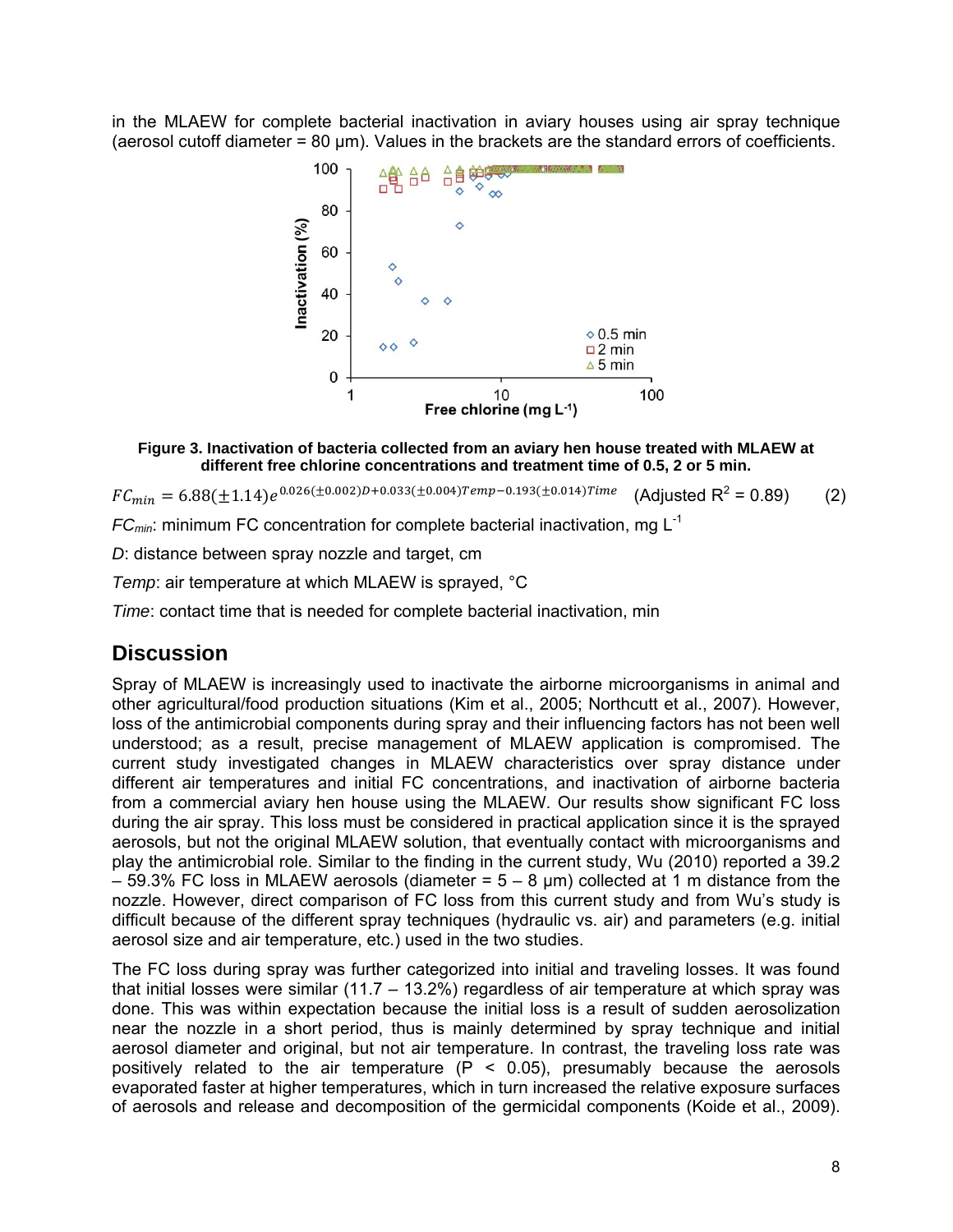This positive relation would also be attributed to the fact that the aerosols were heated up faster at higher air temperature so that  $Cl<sub>2</sub>$  off-gas increased due to the higher chlorine vapor pressure. Specifically, we found 0.79 – 0.87 % FC loss per cm of MLAEW aerosol travel distance at 18°C versus 1.35 – 1.49 %  $cm^{-1}$  loss at 32°C. This result suggests that higher initial FC concentrations are needed when MLAEW is sprayed at a higher air temperature in order to obtain final aerosols with similar antimicrobial effect. No significant effect of initial FC concentration on FC loss was noticed.

Ammonia is a major air pollutant in poultry houses that can have adverse effects on the occupants and the ecosystem. In practice, the pH value of the MLAEW aerosols should ideally remain acidic  $(2, 7)$  to suppress, or at least not stimulate,  $NH<sub>3</sub>$  volatilization from litter and manure. Sprayed at pH of 6.7 – 6.9, it was found the pH of MLAEW aerosols increased over 7 after spraying, likely due to release of acidic components, e.g. HCl and  $Cl<sub>2</sub>$ , from the aerosols. This suggests that the field MLAEW application may require a pH value lower than 6.7. At the same time, it should be noted that the elevation of  $pH (0.3 - 0.5)$  during spray is quite small. Slight increase in ORP was noticed for MLAEW aerosols collected at 0 cm compared to the original MLAEW solution, following a gradually decrease while aerosols were travelling. Although ORP was suggested to be the primary factor responsible for the antimicrobial effect (Kim et al., 2000), a more recent research revealed that higher ORP did not show better germicidal effect; instead, FC played the primary role in microbial inactivation (Koseki and Itoh, 2001). In fact, it was shown that MLAEW with low ORP (238 mV) had better bactericidal activity than high ORP disinfectant at the same FC concentration (Cao et al., 2009).

Several studies have been carried out to examine bactericidal effect of MLAEW on poultryrelated bacteria. While all the studies reported significant bacteria reduction by MLAEW solutions, discrepancies exist in their bactericidal effect. Cao et al. (2009) observed MLAEW  $(FC = 6 \text{ mg } L^{-1}$ , pH = 6.35, ORP = 238 mV) completely inactivated *Salmonella enteritidis* within 2 min; whereas Venkitanarayanan et al. (1999) found that 10 min was needed to eliminate all *S. enteritidis* with MLAEW (FC =  $43 - 48.5$  mg L<sup>-1</sup>, pH 2.63, ORP = 1160 mV). Similarly, for *Listeria monocytogenes*, one study reported a complete inactivation within 10 min (Venkitanarayanan et al., 1999); while another study detected quite a few bacteria after 15-min treatment with MLAEW (Fabrizio and Cutter, 2003). The discrepancies were assumed to arise from differences in experimental conditions (e.g. room temperature) and the characteristics of MLAEW used in these studies. In the current study, all total bacteria collected from the aviary hen house were killed after 0.5-min treatment with MLAEW > 16.8 mg  $L^{-1}$ , after 2-min treatment with MLAEW > 13.9 mg L<sup>-1</sup>, and after 5-min treatment with MLAEW  $>$  7.2 mg L<sup>-1</sup> (pH = 6.7 – 7.2, ORP = 784 – 851 mV). Our results demonstrated that bactericidal effect of MLAEW depends on the FC level, namely, the lower the FC concentration of MLAEW, the longer the contact time required for effective inactivation.

A model (Eq. 2) was developed to predict minimal FC requirement for complete inactivation of airborne bacteria in aviary hen house as a function of air temperature, distance between nozzle and target, and contact time. It should be noted that this model was developed by assuming a perfect contact between bacteria and MLAEW (i.e., bacteria were fully immersed into MLAEW). In practical situation, the perfect contact may be not readily achieved as the MLAEW aerosols cannot capture and encompass every single bacterium targeted. Therefore, this model must be interpreted as the minimum FC requirement for practice; and future work is needed to refine and validate the model to delineate field situations.

No Gram-negative bacteria were recovered from air in the aviary house; therefore, the inactivation test could not be performed. The reasons for the negative air sample could be that the house air was free of Gram-negative bacteria, or their concentration was below the detection limit of the AGI-30 (Zhao et al., 2011b). Moreover, the number of air sampling in this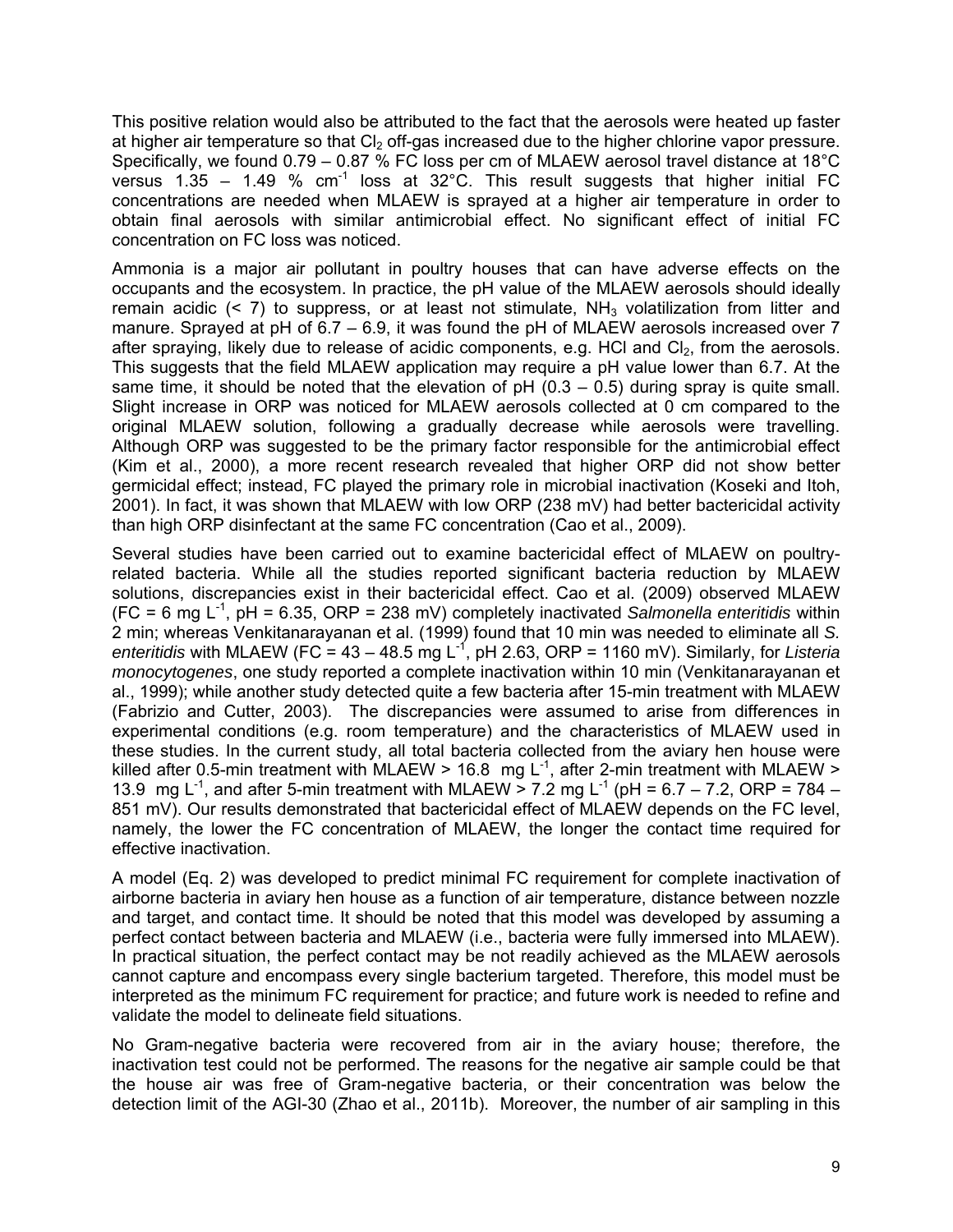experiment was relative small, which could be another reason for the negative results. Previous studies have reported the Gram-negative only account for a small portion in the total bacteria in livestock houses (Bródka et al., 2012; Zucker et al., 2000), therefore, are more difficult to recover.

# **Conclusions**

This study demonstrated that MLAEW is effective to inactivating airborne bacteria collected from an aviary house; however, FC loss and decreased antimicrobial effect of MLAEW aerosols occurred during spray. The decrease of the antimicrobial component and effect exacerbated over aerosol travel distance and at higher air temperatures. The MLAEW with lower FC concentration need longer contact time to inactivate the bacteria. The FC concentrations need to be at least 16.8, 13.9 and 7.2 mg  $L^{-1}$  for a complete bacterial inactivation in 0.5-, 2- and 5-min treatments under the current experimental conditions. Further verification of the lab-scale results and modification of the resultant empirical model under field conditions are needed.

### **Acknowledgement**

Funding for the study was supported in part by the USDA-NIFA Program (Award number 2011- 67021-20223), Midwest Poultry Research Program, Iowa Egg Council, and College of Agriculture and Life Sciences of Iowa State University.

# **References**

- Bródka, K., A. Kozajda, A. Buczyńska, and I. Szadkowska-Stańczyk. 2012. The variability of bacterial aerosol in poultry houses depending on selected factors. *Int. J. Occup. Med. Environ. Health* 25(3): 281-293.
- Cao, W., Z. W. Zhu, Z. X. Shi, C. Y. Wang, and B. M. Li. 2009. Efficiency of slightly acidic electrolyzed water for inactivation of Salmonella enteritidis and its contaminated shell eggs. *Int. J. Food Microbiol.* 130(2): 88-93.
- Chuang, C., W. Fang, and S. Yang, 2011. A Study of membrane-less electrolyzed water fogging-spread for airborne bacteria and fungus decontamination in hen house. In: International Conference on Agricultural and Biosystems Engineering, Hongkong, China, Feb 20-21, pp. 393-396.
- Fabrizio, K. A. and C. N. Cutter. 2003. Stability of electrolyzed oxidizing water and its efficacy against cell suspensions of Salmonella Typhimurium and Listeria monocytogenes. *J. Food Protect.* 66(8): 1379-1384.
- Gloster, J. and S. Alexandersen. 2004. New directions: Airborne transmission of Foot-andmouth disease virus. *Atmos. Environ.* 38(3): 503-505.
- Groot Koerkamp, P. W. G., J. H. M. Metz, G. H. Uenk, V. R. Phillips, M. R. Holden, R. W. Sneath, J. L. Short, R. P. P. White, J. Hartung, J. Seedorf, M. Schröder, K. H. Linkert, S. Pedersen, H. Takai, J. O. Johnsen, and C. M. Wathes. 1998. Concentrations and emissions of ammonia in livestock buildings in Northern Europe. *J. Agric. Eng. Res.*  70(1): 79-95.
- Huang, Y., Y. Hung, S. Hsu, Y. Huang, and D. Hwang. 2008. Application of electrolyzed water in the food industry. *Food Control* 19(4): 329-345.
- Kim, C., Y. C. Hung, and R. E. Brackett. 2000. Roles of oxidation-reduction potential in electrolyzed oxidizing and chemically modified water for the inactivation of food-related pathogens. *J. Food Protect.* 63(1): 19-24.
- Kim, C., Y. C. Hung, and S. M. Russell. 2005. Efficacy of electrolyzed water in the prevention and removal of fecal material attachment and its microbicidal effectiveness during simulated industrial poultry processing. *Poult. Sci.* 84(11): 1778-1784.